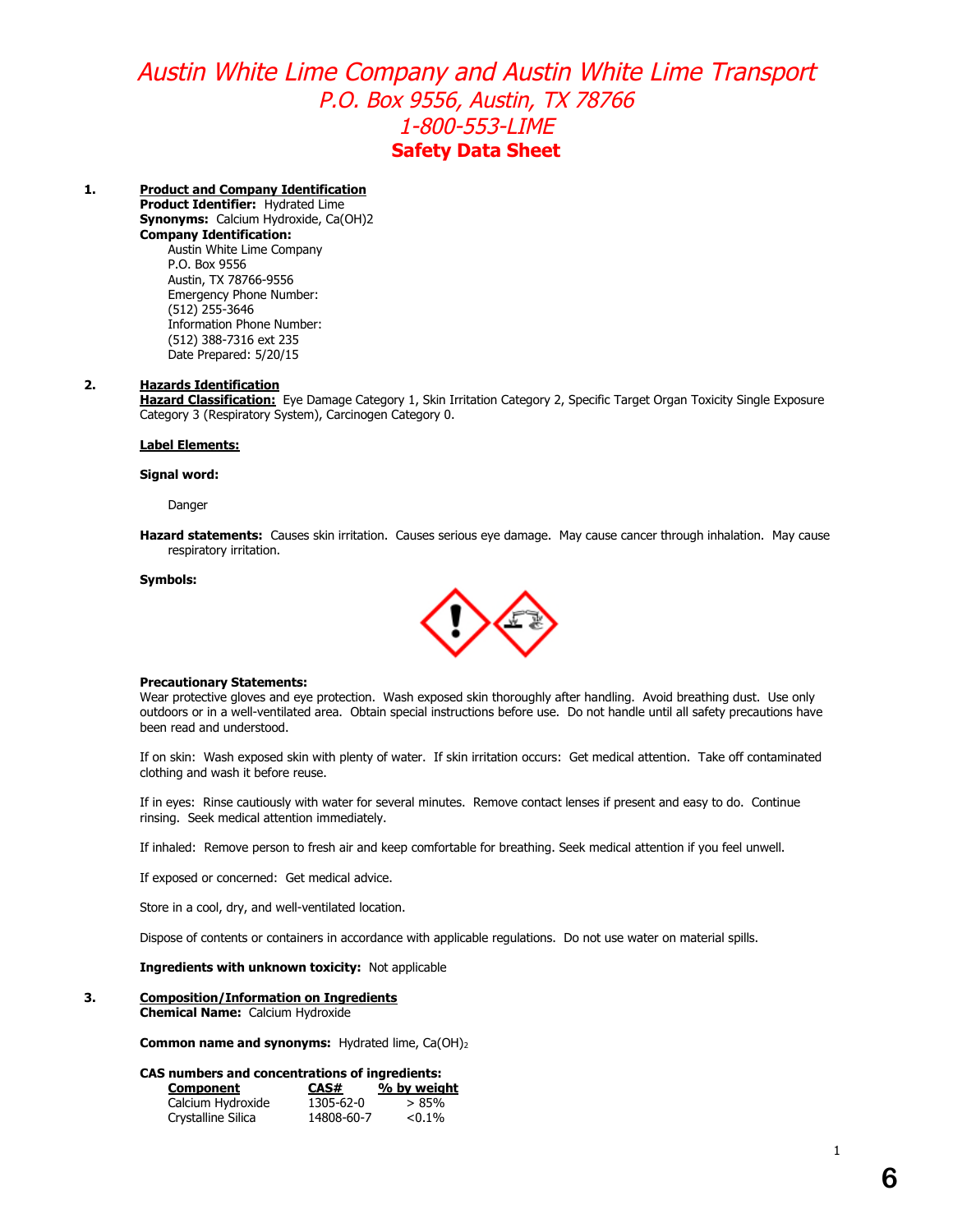## **4. First Aid Measures**

## **Description of First Aid Measures:**

**Eyes:** Contact can cause severe irritation or burning of eyes, including permanent damage. Immediately flush eyes with generous amounts of water for at least 15 minutes. Pull back the eyelid to ensure that all lime dust has been washed out. Seek medical attention immediately. Do not rub eyes.

**Skin:** Contact can cause severe irritation or burning of skin, especially in the presence of moisture. Wash exposed area with large amounts of water. Seek medical attention immediately.

**Ingestion:** Contact can cause severe irritation or burning of gastrointestinal tract if swallowed. Do not induce vomiting. Seek medical attention immediately. Never give anything by mouth unless instructed to do so by medical personnel.

**Inhalation:** This product can cause severe irritation of the respiratory system. Move victim to fresh air. Seek medical attention if necessary. If breathing has stopped, give artificial respiration.

**Most important symptoms and effects, both acute and delayed:** Irritation of skin, eyes, gastrointestinal tract or respiratory tract.

**Indication of any immediate medical attention and special treatment needed:** See first aid information above. Note to Physicians: Provide general supportive measures and treat symptomatically.

### **5. Fire Fighting Measures**

**Extinguishing Media:** Use dry chemical fire extinguisher. Large amounts of water may be used to deluge small quantities of hydrated lime.

**Fire Hazards:** Hydrated lime is not combustible or flammable. However, hydrated lime may contain percentages of quicklime which reacts violently with water, and can release heat sufficient to ignite combustible materials. Hydrated lime is not considered to be an explosion hazard, although reaction with water or other incompatible materials may rupture containers.

### **Hazard Combustion Products: None.**

**Special Protective Equipment and Fire Fighting Instructions:** Keep personnel away from and upwind of fire. Wear full fire-fighting turn-out gear (full Bunker gear), and respiratory protection (SCBA).

### **6. Accidental Release Measure:**

### **Personal precautions, protective equipment, and emergency procedures**

**Spill/Leak Procedure:** Do NOT use water on bulk material spills. Lime reacts violently with water, releasing heat. Use proper protective equipment.

**Small Spills:** Use dry method to collect spilled materials. Avoid generation of dust. Do not clean up materials with compressed air. Store collected materials in dry, sealed plastic or metal containers. Residue on surfaces may be water washed.

Large Spills: Use dry methods to collect spilled materials. Evacuate area downwind of clean-up operations to minimize dust exposure. Store spilled materials in dry, sealed plastic or metal containers.

### **Methods and materials for containment and cleaning up**

**Containment:** For large spills, as much as possible, avoid the generation of dusts. Prevent release to sewers or waterways.

**Cleanup:** Residual amounts of material can be flushed with large amounts of water. Equipment can be washed with either a mild vinegar solution, or detergent and water.

## **7. Handling and Storage:**

### **Precautions for Safe Handling**

Keep in tightly closed containers. Protect containers from physical damage. Avoid direct skin contact with the material.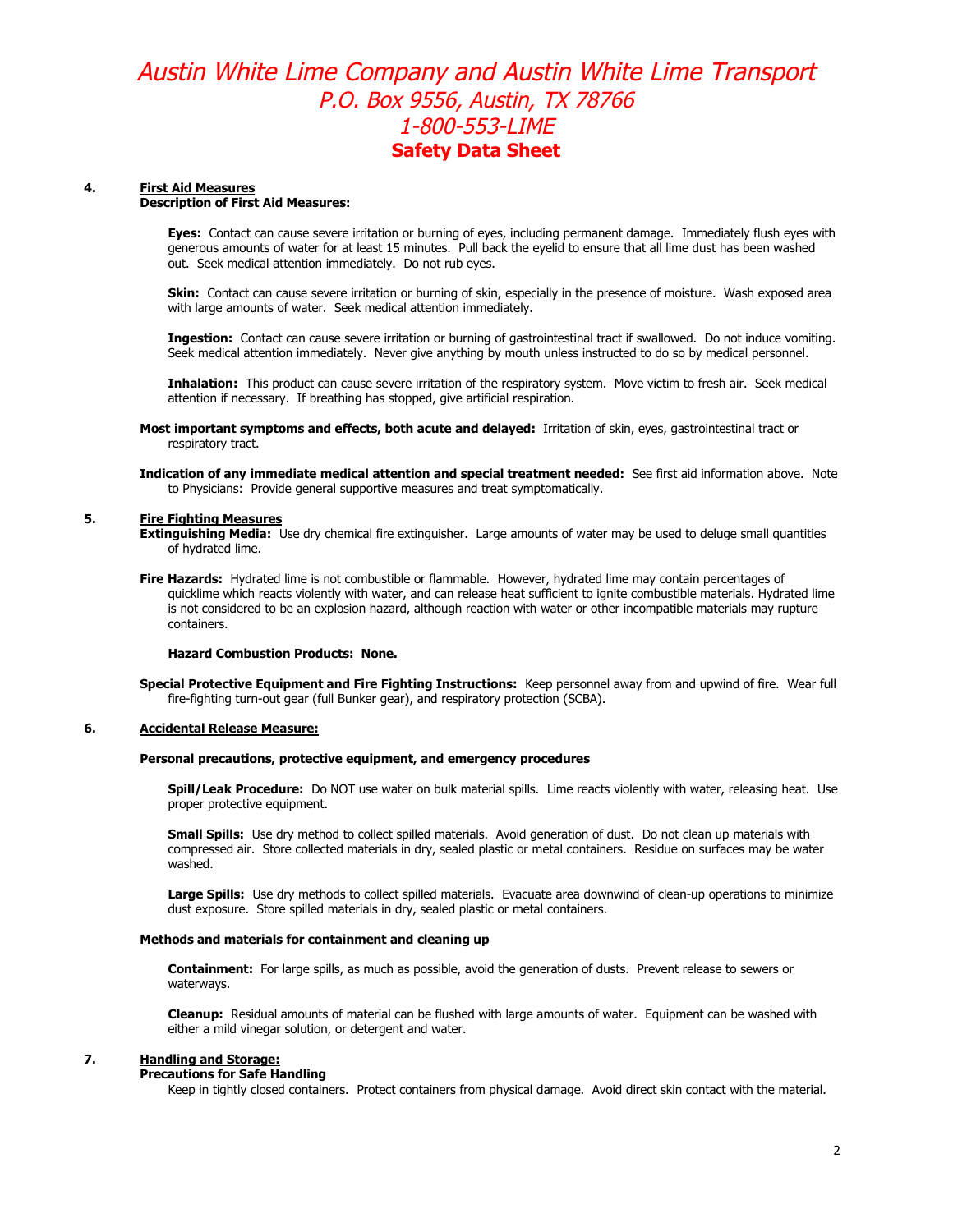### **Handling and Storage:**

### **Conditions for Safe Storage, including incompatibilities:**

Store in a cool, dry, and well-ventilated location. Do not store near incompatible materials (see Section 10 below). Keep away from moisture. Long-term storage in aluminum containers is not recommended, as calcium oxide may corrode aluminum over longs periods of time.

## **8. Exposure Controls/Personal Protection**

**Exposure Limits**

| JSUIT LIIIILS<br><b>Component</b><br>Calcium Hydroxide | CAS#<br>1305-62-0 | <b>Exposure Limit</b><br>OSHA PEL: 5 mg/m3<br>ACGIH TLV: 5 mg/m3 |
|--------------------------------------------------------|-------------------|------------------------------------------------------------------|
| Crystalline Silica                                     | 14808-60-7        | OSHA PEL: 0.1 mg/m3<br>ACGIH TLV: 0.1 mg/m3                      |

**Engineering Controls:** Provide ventilation adequate to maintain PELs.

### **Individual Protection Measures**

**Respiratory Protection:** Use NIOSH/MSHA approved respirators if airborne concentrations exceed PEL.

**Skin Protection:** Use appropriate gloves to protect skin contact. When there is a risk of skin contact, wear suitable clothing to prevent such contact.

**Eye Protection:** Use safety glasses with side shields or safety goggles. Contact lenses should not be worn when working with lime products.

**Other:** Eye wash fountain and emergency showers are recommended.

## **9. Physical and Chemical Properties**

**Appearance:** White or grayish-white powder **Odor:** Odorless **Odor threshold:** Not applicable **pH at 25 degrees C:** 12.45 **Melting Point:** 1076°F, 580°C **Initial boiling point:** 5162°F, 2850°C **Flash Point:** Not applicable **Evaporation Rate:** Not applicable **Flammability:** Not applicable **Upper/Lower flammability or explosive limits:** Not applicable **Vapor Pressure:** Not applicable **Vapor Density:** Not applicable **Relative density:** 2.2 – 2.4 **Solubility in Water:** Negligible 0.07-0.185 **Partition co-efficient: n-octanol/water:** Not applicable **Auto-ignition temperature:** Not available **Decomposition temperature:** Not available **Viscosity:** Not applicable

## **10. Stability and Reactivity**

**Reactivity:** Hydrated Lime may contain small percentages of quicklime; quicklime reacts violently with water, releasing heat which may ignite combustible materials in certain instances.

**Chemical stability:** Chemically stable. See also Incompatibility below.

**Possibility of hazardous reactions:** See a. above.

**Conditions to avoid:** Do not allow hydrated lime to come into contact with incompatible materials.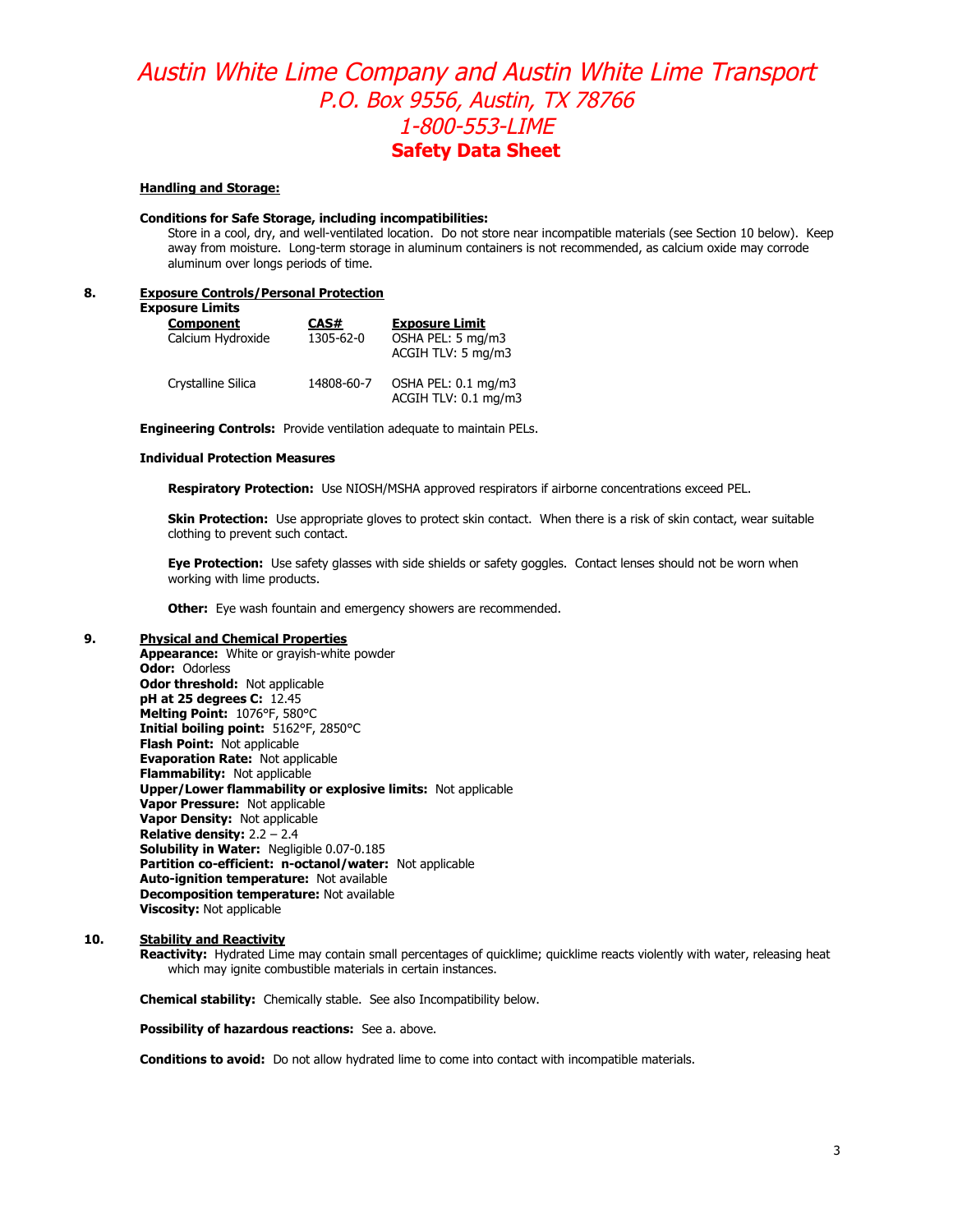### **Stability and Reactivity**

**Incompatibility:** Hydrated Lime should not be mixed with or stored with the following materials, due to potential for violent reaction and release of heat:

WATER(unless in a controlled process) ACIDS REACTIVE FLUORIDATED COMPOUNDS REACTIVE BROMINATED COMPOUNDS REACTIVE POWDERED METALS ALUMINUM POWDER ORGANIC ACID ANHYDRIDES NITRO-ORGANIC COMPOUNDS REACTIVE PHOSHOROUS COMPOUNDS INTERHALOGENTAED COMPOUNDS

**Hazardous Decomposition Products:** None

### **11. Toxicological Information:**

**Information on the likely routes of exposure:** See First Aid discussion above.

**Symptoms related to the physical, chemical and toxological characteristics:** See First Aid discussion above.

**Delayed and immediate effects and also chronic effects from exposure:** See First Aid discussion above.

**Numerical measures of toxicity:** No LD50/LC50 have been identified for this product's components.

**Carcinogen listing:** Hydrated Lime is not listed by MSHA, OSHA, or IARC as a carcinogen, but this product may contain trace amounts of crystalline silica, which has been classified by IARC as (Group I) carcinogenic to humans when inhaled.

### **12. Ecological Information [non-mandatory section]:**

**Ecotoxicity:** Because of the high pH of this product, used in high concentrations, it could be expected to produce significant ecotoxicity upon exposure to aquatic organisms and aquatic systems.

## **Persistence and degradability:**

**Bioaccumulative potential:** This material shows no bioaccumulation effect or food chain concentration toxicity.

**Other adverse effects (such as hazardous to the ozone layer):** This material is alkaline and if released into water or moist soil will cause an increase in pH

### **13. Disposal Considerations [non-mandatory section]:**

Dispose of in accordance with all applicable federal, state, and local environmental regulations. If this product as supplied, and unmixed, becomes a waste, it will not meet the criteria of a hazardous waste as defined under the Resource Conservation and Recovery Act.

## **14. Transportation Information [non-mandatory section]:**

**UN number:** Not regulated by the Department of Transportation **UN proper shipping name:** Hydrated Lime **Transport hazard class:** Hydrated Lime is not classified as a hazardous material by DOT. **Packing group: Environmental hazard e.g. Marine pollutant (yes/no):** This material is alkaline and if released into water or moist soil will cause an increase in pH.

### **Transport in bulk according to Annex II of MARPOL 73/79 and the IBC Code**